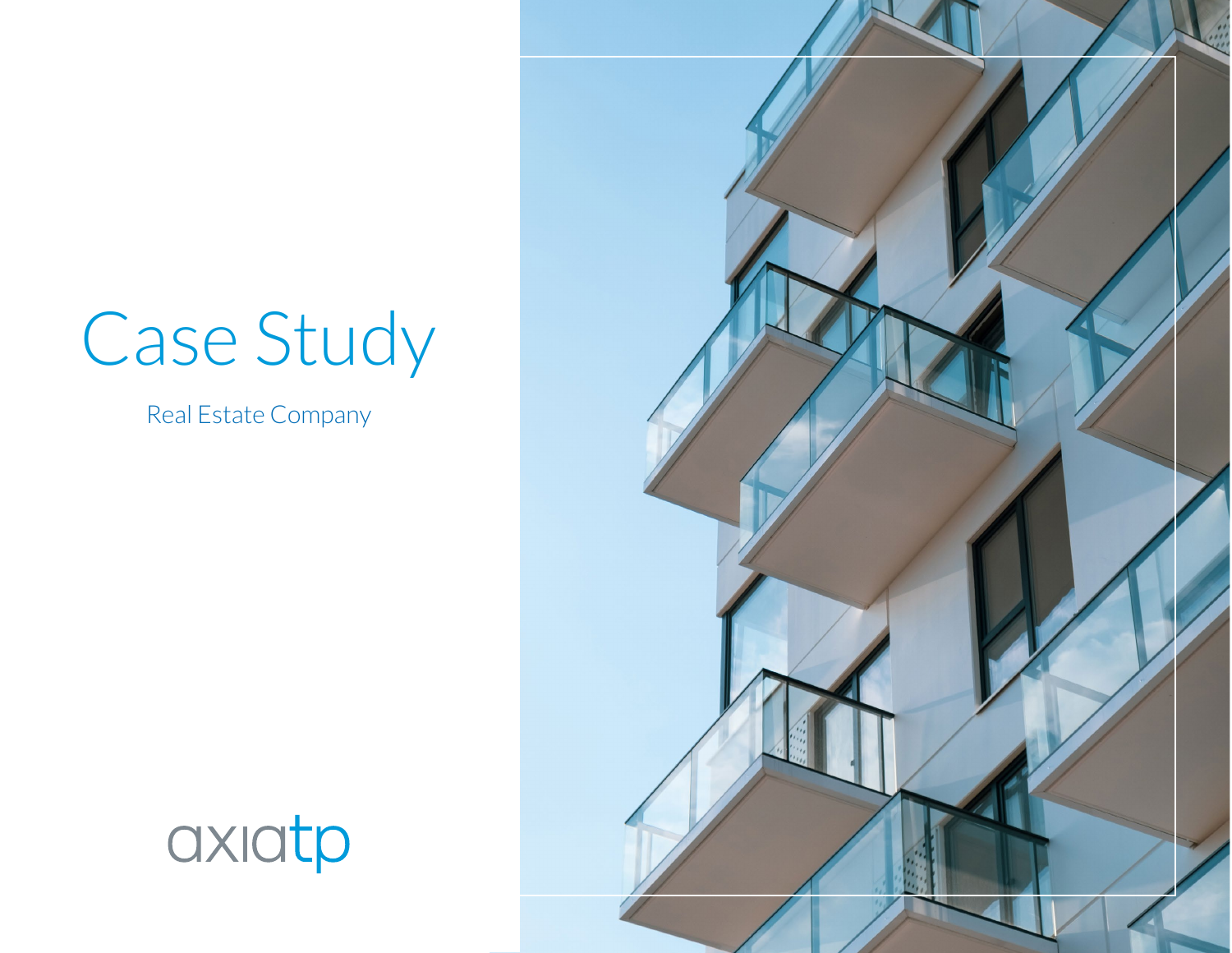

## Introduction

AxiaTP's customer is an industry leader in real estate and property management that manages thousands of properties nationwide while simultaneously investing in and acquiring hundreds more daily.

To stay competitive in the lightningpaced real estate market, the real estate company has a secret weapon—a cutting-edge custom application that allows them to continually outpace their competition.

ОX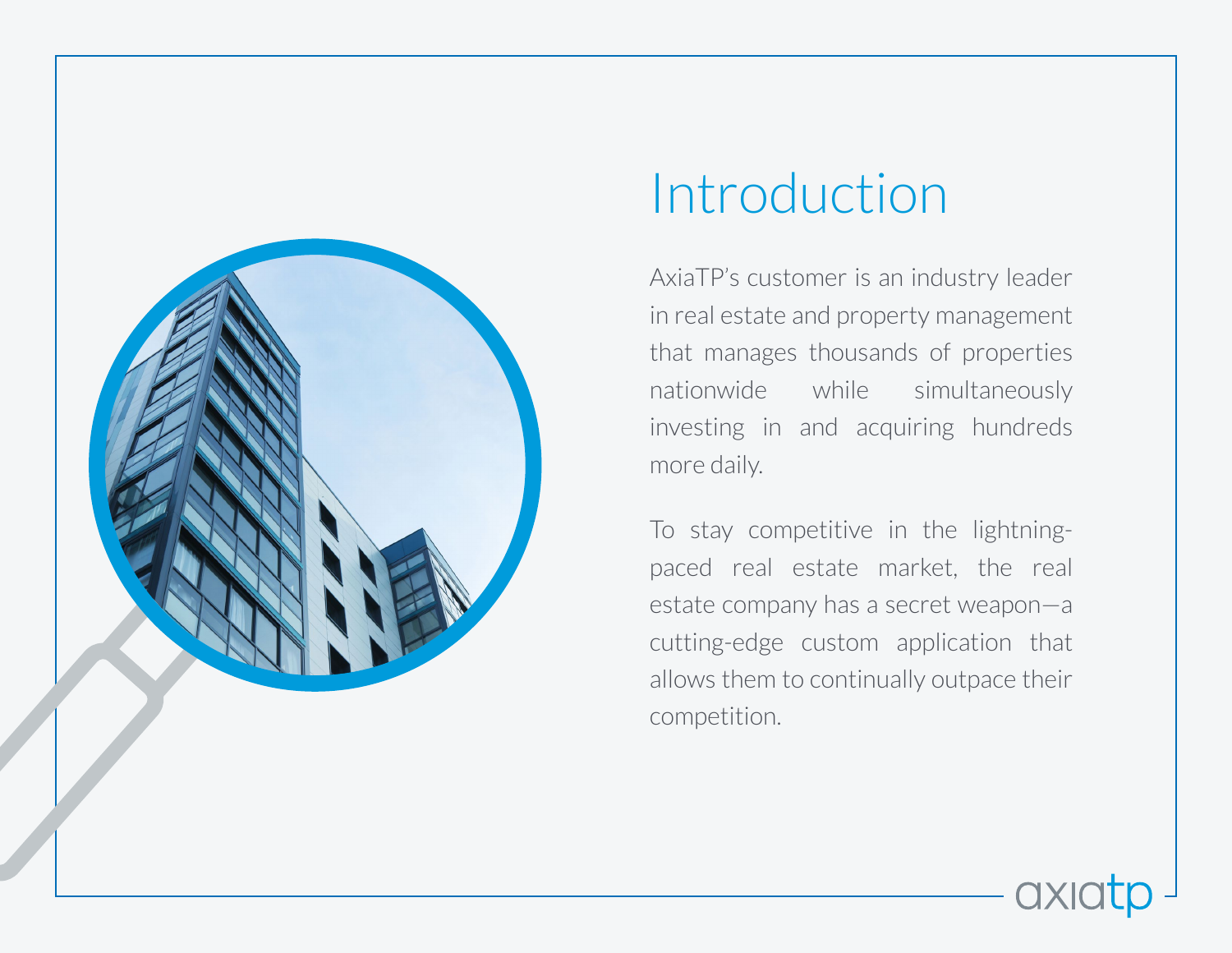## The Challenge

Because the real estate company buys and rents thousands of buildings, they needed an application to can help them quickly track properties and evaluate them for investment potential.

Before partnering with AxiaTP's development team to build a custom solution, the real estate company used Excel Pro-Forma to track the data they found from manually searching listings, which took thousands of hours of manual labor each year.

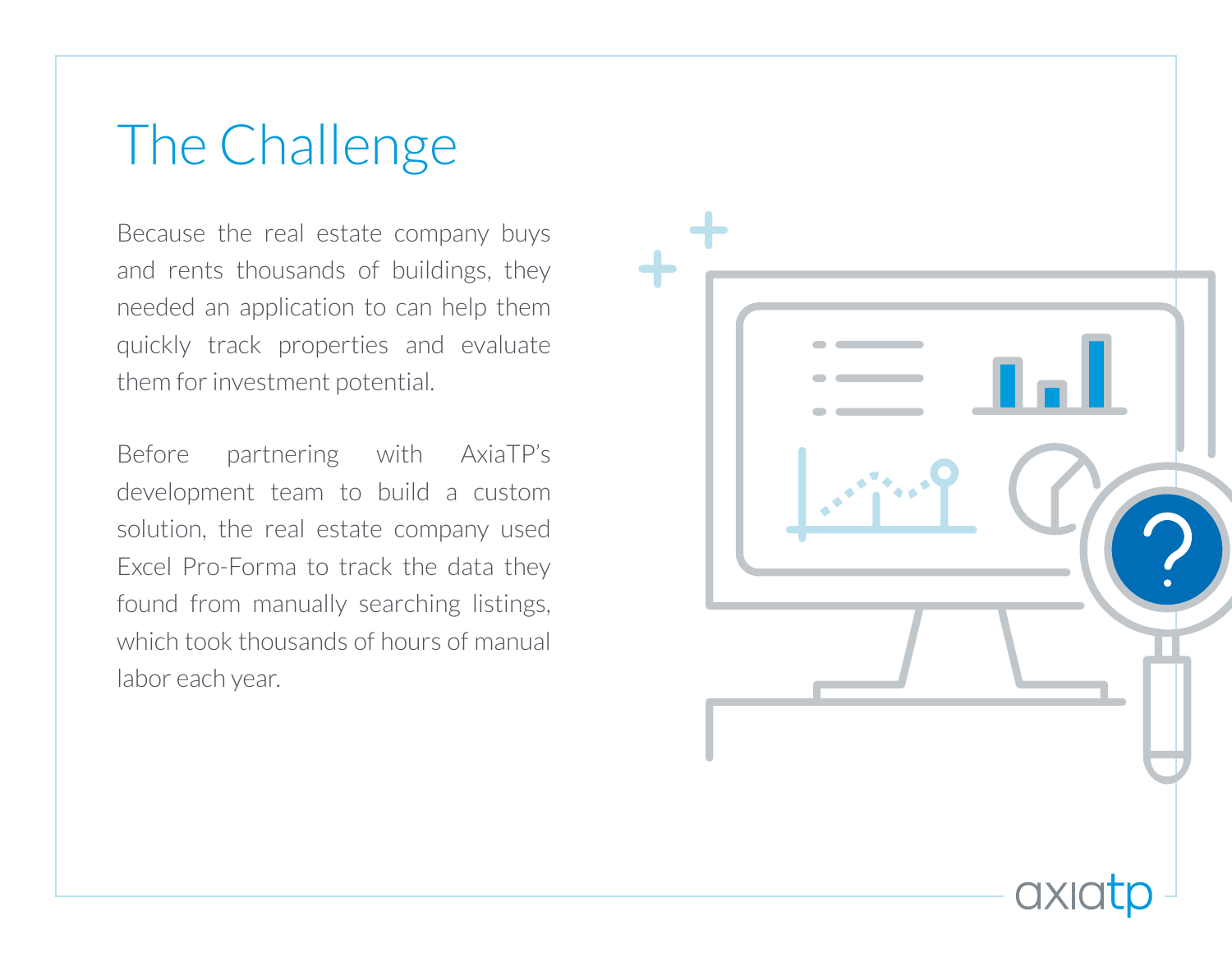## The Solution

Built using Microsoft technologies, the Property Acquisition System was designed for property analysis. It rapidly compares the square footage, age, number of bedrooms, days on market, and the price of properties in various regions across the country.

The Property Acquisition System gives this real estate company a competitive advantage with some distinct and innovative features.



#### Data Scalability

The median home in the U.S. traditionally takes 4-6 weeks to sell. However, Zillow Group found that in the last couple of years, homes are selling in less than 70 days. This means that in these competitive times, homes are only on the market less on average 25 days.

With the housing market being at its most aggressive and competitive in decades, the real estate company needed to stay an industry leader. It was imperative for their team to be able to handle the demand of processing vast amounts of data daily, whether it was information on thousands of homes, or even tens of thousands.

With the scalability of Microsoft Azure, the custom system is able to process substantial amounts of data. This type of architecture allows our customer to efficiently evaluate millions of homes on demand with a cutting-edge view of the market.

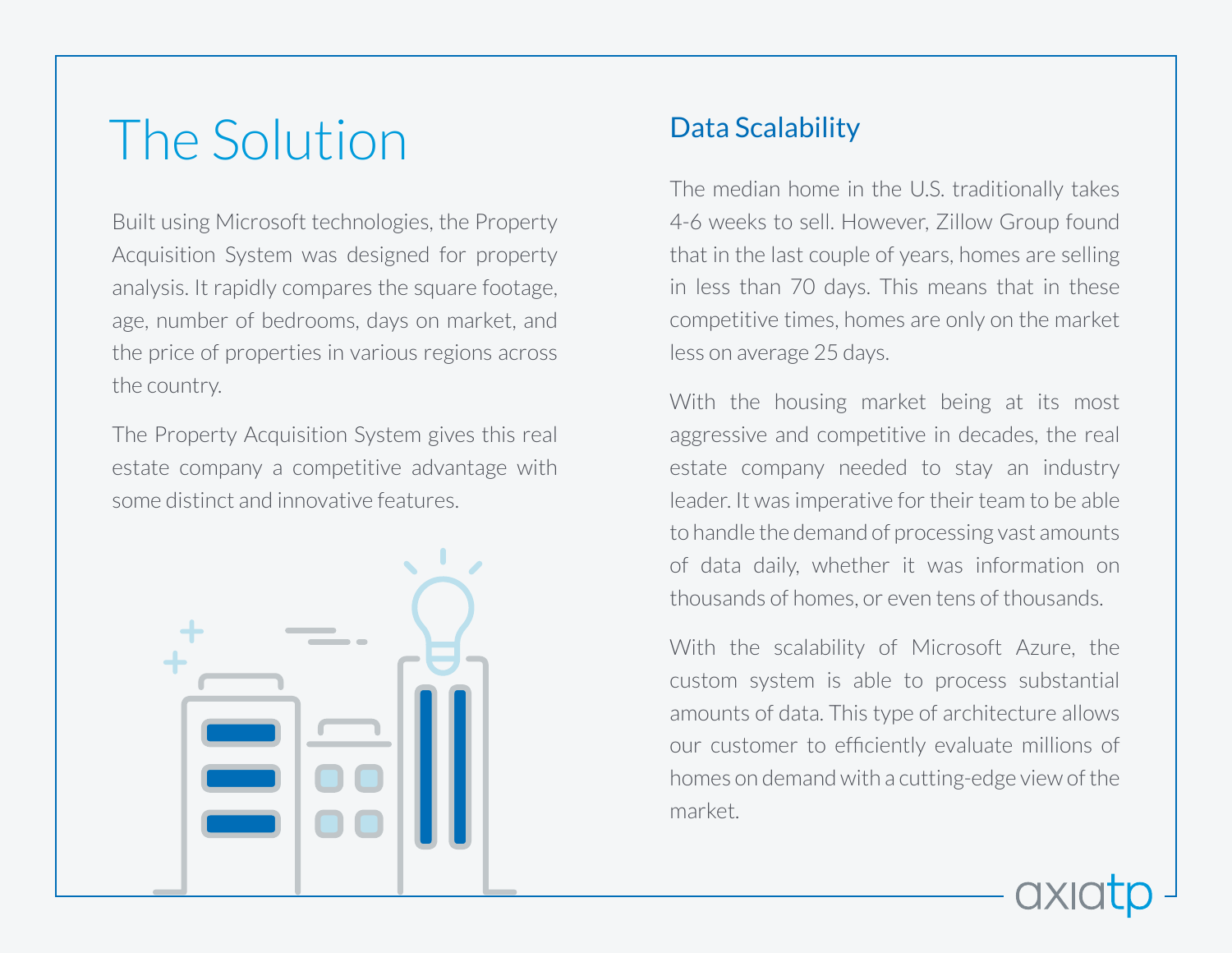#### The Solution Cont'd

The Property Acquisition Systems facilitates our customer's workflow in an extremely time-sensitive environment. If a property becomes available in the morning, the system instantly evaluates it allowing the company to decide if they want to make the investment before close of business that same day.

And with census data being a valuable factor in a property's locations value, the system's ability to track census data and geospatial data analysis instantly means investors can be confident in their decisions.

#### Speed Speed System Integration

In order to identify properties for sale, the real estate company currently integrates with more than 40 systems, like Multiple Listing Services (MLS), and commercial applications, such as Opendoor and Zillow.

The Property Acquisition System's server continually receives updates from these different databases, giving the company a wide view of the market in various cities across the country so they are always up to date with new listings.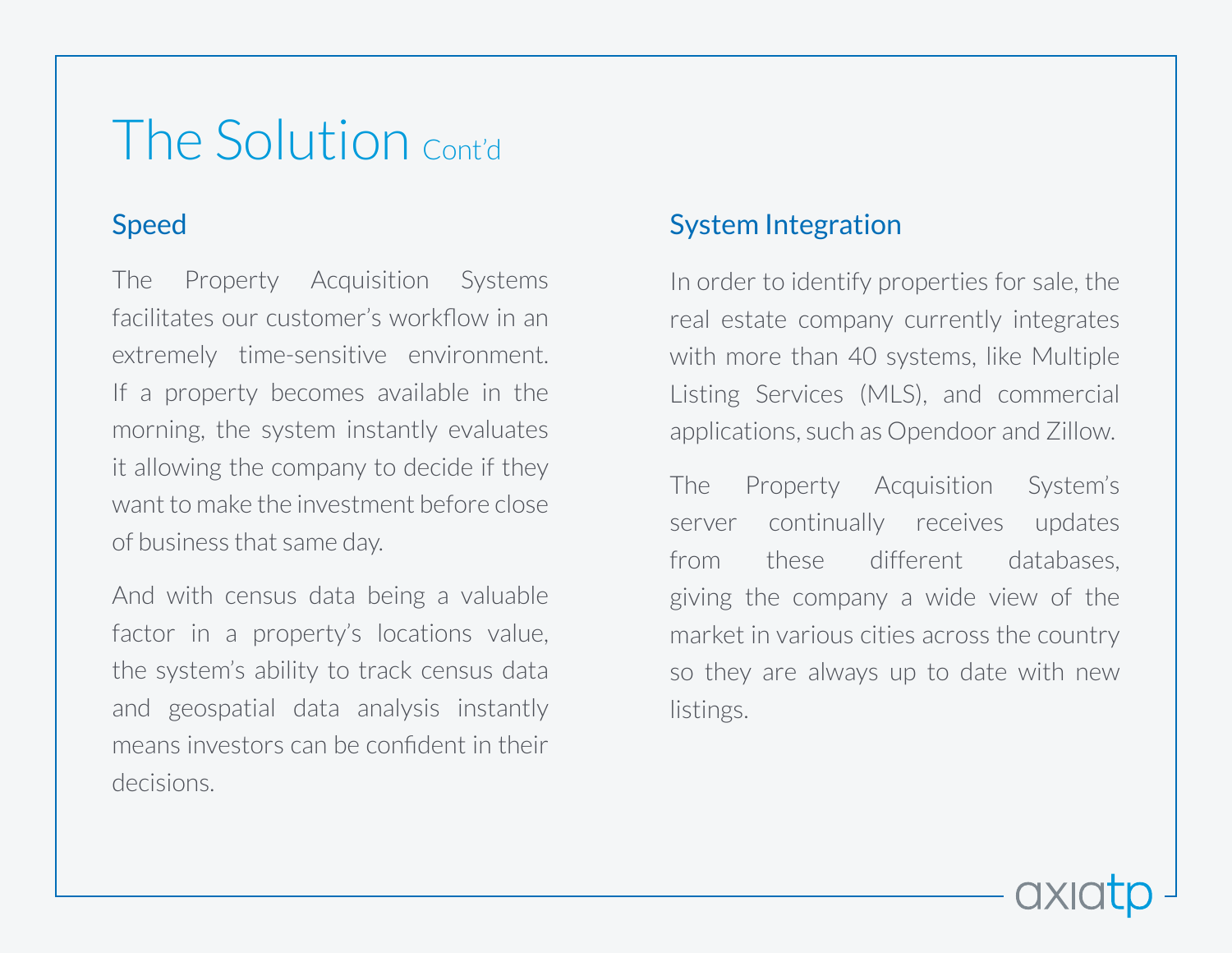#### The Results

The Property Acquisition System currently tracks 20 million properties with 2,000 new properties being added daily.

Because our customer made the decision to invest in technology, their team has the bandwidth to focus on other initiatives to drive their business forward, rather than using resources to constantly monitor and update their property database.

The Property Acquisition System saves time and money. It's a prime example of process efficiency through custom software development and how custom software can offer a substantial ROI.

20M Properties tracked

2,000 New properties added daily

40 System integrations



"[The software] allows us to be much faster, more efficient, get offers out on properties the same day they hit the market, streamlines the overall process, eliminates the need for Excel underwriting, allows our clients to review and approve offers from within the system, and allows us to track an asset through the entire process. It's truly the best software in the industry."

- Team Member at Real Estate Company